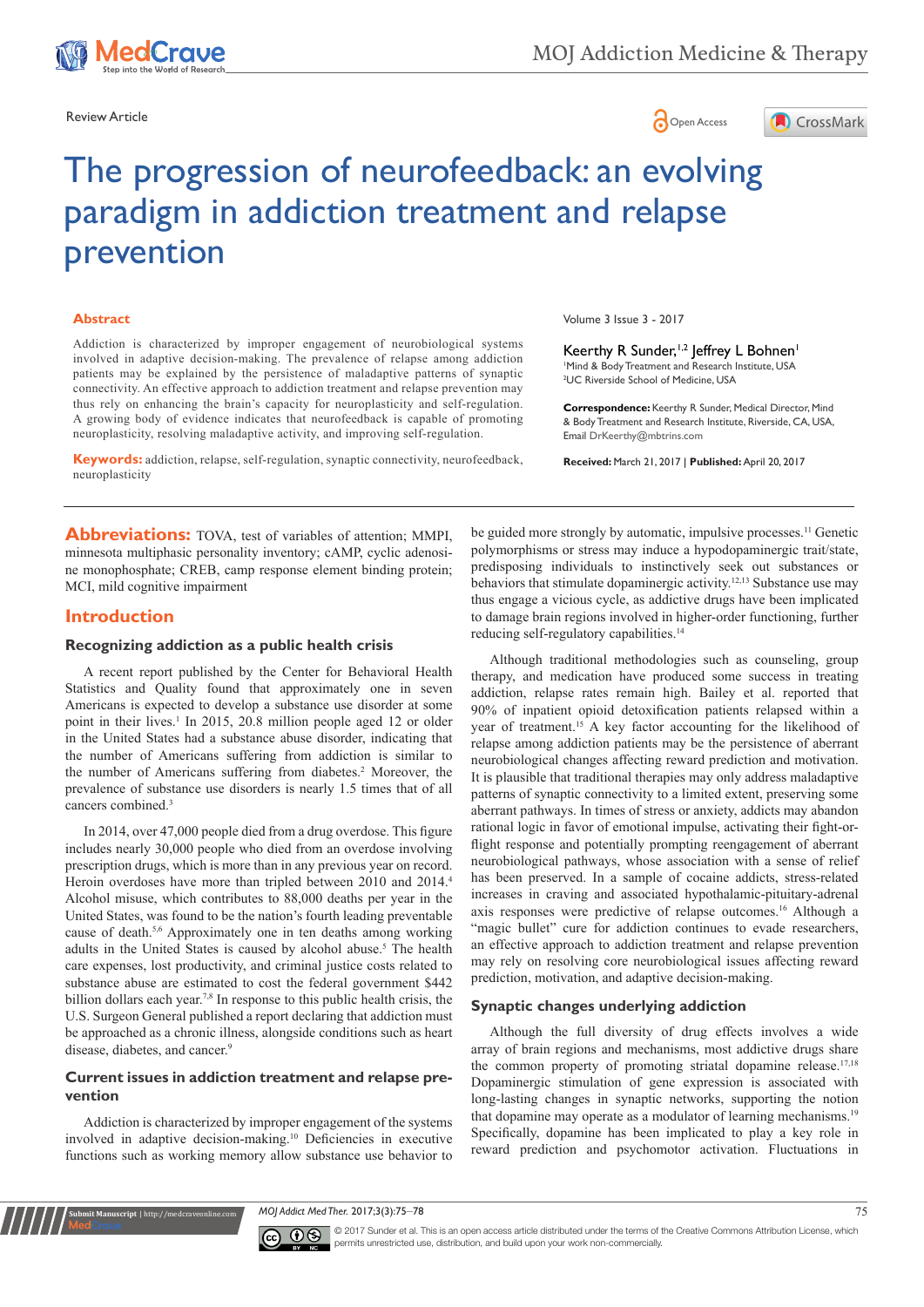dopamine cell firing rates strongly resemble "error signals" in models of reinforcement learning.10,20 Stimulation of dopamine neurons has been shown to modulate corticostriatal synaptic strength in direct correlation with behavioural reinforcement.<sup>21</sup> Dopamine cells may thus play an integral role in a natural process designed to help shape behavior in accordance with reward prediction.

Following this logic, addictive drugs can be understood as "hackers" of this system, as they may reinforce maladaptive motivations and behaviors. Addictive drugs can engage molecular mechanisms normally involved in associative learning, including stimulation of dopamine D1 receptors, activation of the cAMP/PKA/ CREB signal transduction pathway, altered gene expression, and synaptic rearrangements.<sup>19</sup> The persistence of drug addiction may reflect the persistence of altered patterns of synaptic connectivity created through these mechanisms. With an understanding of these mechanisms, it follows that an effective approach to addiction treatment and relapse prevention may need to address maladaptive patterns of synaptic connectivity and improve the brain's capacity for self-regulation.

## **The emergence of neurofeedback as a recovery resource**

Neurofeedback is an emerging treatment modality that involves the use of a brain-computer interface to display a patient's instantaneous brainwave activity on a monitor. By reflecting electrical activity across targeted brain regions, this procedure generates a "neural mirror," allowing the brain to observe its own activity.

Neurofeedback was implemented in the early 1970's, but it was not until the late 1980's that technological advancements optimized the treatment. During the late 1980's and early 1990's, Peniston & Kulkosky<sup>22</sup> developed an innovative neurofeedback protocol that was shown to increase alpha and theta brain wave production, normalize personality measures, prevent increases in beta-endorphin levels, and prolong prevention of relapse among alcoholic patients.22 Notably, the protocol achieved significant improvements in samples that included many subjects for whom pharmacological treatment had not proven beneficial.

In 2005, Scott et al. tested the effectiveness of a neurofeedback protocol on a mixed substance abusing population to assess whether or not the breakthroughs achieved with alcoholic patients could extend to abusers of other substances.<sup>23</sup> In comparison to control subjects who underwent traditional therapy, experimental subjects who underwent neurofeedback training in conjunction with traditional therapy were nearly twice as likely to not drop out of treatment. The experimental group showed statistically significant improvement on five of the ten personality scales administered in the Minnesota Multiphasic Personality Inventory (MMPI). Experimental subjects also demonstrated statistically significant improvement on the Test of Variables of Attention (TOVA), which was not observed among control subjects. At the 12-month follow-up, 77% of the experimental subjects were abstinent, compared to 44% of the control subjects. Addictions for all drug types were successfully treated by the same neurofeedback protocol; there was no significant interaction between drug type used and abstinence rate among patients who underwent neurofeedback training. These findings suggest that neurofeedback can be used to target core neurobiological changes underlying the full spectrum of substance use disorders.

In an eight-year analysis (2006-2014) of 5,746 patients, Othmer S & Othmer  $SF^{24}$  found that two-thirds of patients who initially scored poorly on measures of impulsivity (assessed via a Continuous Performance Test) attained normal functioning within twenty sessions of neurofeedback.24 Notably, many patients actually scored above functional norms once the therapy was complete. These results can be understood within the framework of an optimum functioning model. According to this model, the brain naturally processes self-relevant information to optimize its functioning. The enhanced cognitive performance observed among these patients may be explained by a mechanism in which the informational network is augmented, improving the brain's capacity to rewire itself in its innate quest for functional optimization.

Longitudinal follow-up data summarized by Othmer S & Othmer SF showed that addiction patients who underwent neurofeedback training were three times more likely to be abstinent one year after treatment (75% success rate among experimental subjects, in comparison to  $25\%$  among control subjects).<sup>25</sup> A ten-year followup clinical evaluation of patients who had undergone the original Peniston & Kulkosky protocol provided additional evidence for the long-term effectiveness of this intervention.<sup>22</sup> These findings may be explained in part by fundamental shifts in regulatory dynamics, as neurofeedback targets right hemispheric brain regions involved in arousal regulation, affect regulation, and autonomic regulation.24

## **Discussion**

Altered functional connectivity has been postulated to be a key failure mechanism in addiction psychopathology.<sup>26</sup> However, by observing its own dysregulated state via neurofeedback, the brain can be propelled into novel state configurations, which are susceptible to reinforcement and consolidation.<sup>24</sup> Ros et al.<sup>27</sup> observed significant changes in neuronal activity following a session of neurofeedback training, which lasted for over 20 minutes.27 Addiction patients who underwent neurofeedback training reported experiencing dysphoria when they used a substance following the treatment, indicating that the intervention may have rewired the brain's response to substance use.<sup>23,28</sup> Neurofeedback training may thus operate by promoting neuroplasticity, facilitating adjustments in neuronal activity that support optimum functioning. More specifically, neurofeedback has been postulated to activate astrocytic mechanisms that facilitate synaptogenesis and manage network excitability through capillary blood flow.<sup>29–37</sup> Astrocytes function as the principal storage sites of glycogen granules in the central nervous system and may provide neurons with vital energetic substrates.<sup>38-44</sup> Astrocytes also operate as important mediators of neurotoxic events.45 By influencing astrocytic activity, neurofeedback may enhance the brain's ability to prune synaptic pathways, improving self-regulation.

A "brain fitness" program that featured neurofeedback reversed effects of mild cognitive impairment (MCI), achieving statistically significant improvements in cognitive function for 84% of patients.<sup>46</sup> Among the sample of 17 patients who underwent a post-program quantitative MRI, 12 patients exhibited either no atrophy or an actual growth in hippocampal volume. These findings support the conclusion that brain training with neurofeedback can improve cognitive function and potentially reverse hippocampal atrophy in patients with MCI. Neurofeedback has also been shown to significantly improve executive functioning and working memory.<sup>47,48</sup> By improving regulatory capabilities and executive functions, neurofeedback may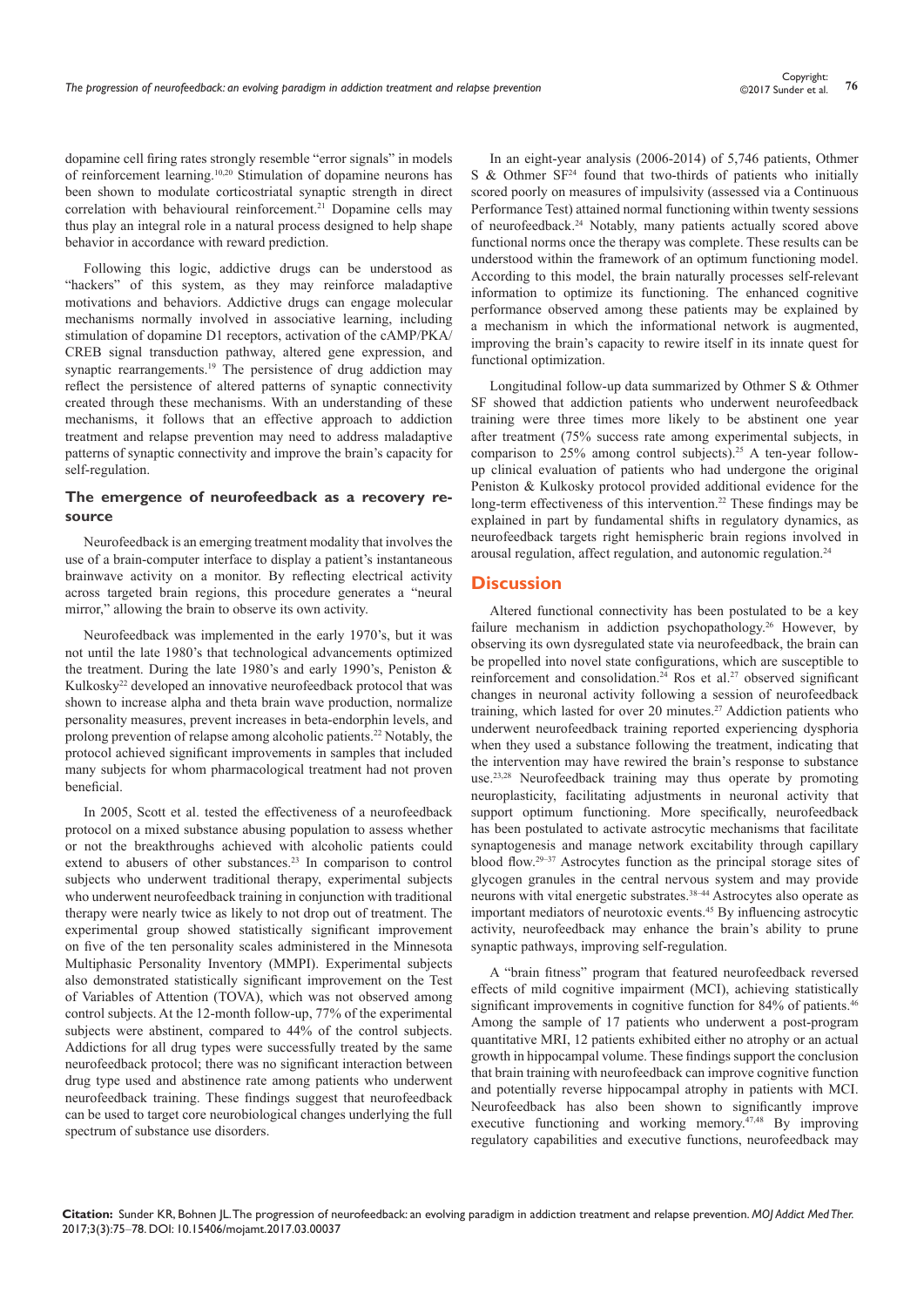provide a crucial buffer against relapse, which has been linked to impaired executive functions such as working memory.<sup>11,49</sup> In addition, neurofeedback training may promote a more relaxed state and lead to better perceived control of stress, thereby addressing another key factor in relapse prevention.<sup>22,50</sup>

# **Conclusion**

Although further research is necessary to elucidate the precise mechanisms by which neurofeedback optimizes brain function, accumulating research shows promise for the application of this emerging technology in the field of addiction medicine.

## **Acknowledgements**

None.

# **Conflict of interest**

The author declares no conflict of interest.

#### **References**

- 1. *[Center for Behavioral Health Statistics and Quality](https://www.samhsa.gov/data/sites/default/files/NSDUH-DetTabs-2015/NSDUH-DetTabs-2015/NSDUH-DetTabs-2015.pdf)*. Results from the [2015 National Survey on Drug Use and Health: Detailed tables. Ro](https://www.samhsa.gov/data/sites/default/files/NSDUH-DetTabs-2015/NSDUH-DetTabs-2015/NSDUH-DetTabs-2015.pdf)[ckville, Substance Abuse and Mental Health Services Administration,](https://www.samhsa.gov/data/sites/default/files/NSDUH-DetTabs-2015/NSDUH-DetTabs-2015/NSDUH-DetTabs-2015.pdf)  [Maryland, USA, 2016.](https://www.samhsa.gov/data/sites/default/files/NSDUH-DetTabs-2015/NSDUH-DetTabs-2015/NSDUH-DetTabs-2015.pdf)
- 2. *[Centers for Disease Control and Prevention](https://www.cdc.gov/diabetes/data/statistics/2014statisticsreport.html)*. National Diabetes Statistics [Report: Estimates of Diabetes and Its Burden in the United States \(2014\)](https://www.cdc.gov/diabetes/data/statistics/2014statisticsreport.html)  [Atlanta, GA:US Department of Health and Human Services. 2014.](https://www.cdc.gov/diabetes/data/statistics/2014statisticsreport.html)
- 3. [Howlader N & Noone AM, Editors.](https://seer.cancer.gov/csr/1975_2013/) *SEER Cancer Statistics Review, 1975–2013*[. National Cancer Institute, Bethesda, USA, 2016.](https://seer.cancer.gov/csr/1975_2013/)
- 4. [Rudd RA, Aleshire N, Zibbel JE, et al. Increases in drug and opioid](https://www.ncbi.nlm.nih.gov/pubmed/26720857)  [overdose deaths–United States, 2000–2014.](https://www.ncbi.nlm.nih.gov/pubmed/26720857) *MMWR Morb Mortal Wkly Rep*[. 2016;64\(50–51\):1378–1382.](https://www.ncbi.nlm.nih.gov/pubmed/26720857)
- 5. [Stahre M, Roeber J, Kanny D, et al. Contribution of excessive alcohol](https://www.cdc.gov/pcd/issues/2014/13_0293.htm)  [consumption to deaths and years of potential life lost in the United Sta](https://www.cdc.gov/pcd/issues/2014/13_0293.htm)tes. *Prev Chronic Dis*[. 2014;11:\(E109\).](https://www.cdc.gov/pcd/issues/2014/13_0293.htm)
- 6. [Mokdad AH, Marks JS, Stroup DF, et al. Actual causes of death in the](https://www.ncbi.nlm.nih.gov/pubmed/15010446)  United States, 2000. *JAMA*[. 2004;291\(10\):1238–1245.](https://www.ncbi.nlm.nih.gov/pubmed/15010446)
- 7. [Sacks JJ, Gonzales KR, Bouchery EE, et al. 2010 national and state costs](https://www.ncbi.nlm.nih.gov/pubmed/26477807)  [of excessive alcohol consumption.](https://www.ncbi.nlm.nih.gov/pubmed/26477807) *Am J Prev Med*. 2015;49(5):e73–e79.
- 8. *National Drug Intelligence Center*[. National drug threat assessment.](https://www.justice.gov/archive/ndic/)  [Washington, US Department of Justice. 2011.](https://www.justice.gov/archive/ndic/)
- 9. *[US Department of Health and Human Services Office of the Surgeon](https://addiction.surgeongeneral.gov/surgeon-generals-report.pdf)  General (HHS)*[. Facing Addiction in America: The Surgeon General's](https://addiction.surgeongeneral.gov/surgeon-generals-report.pdf)  [Report on Alcohol, Drugs, and Health. Washington, USA, 2016.](https://addiction.surgeongeneral.gov/surgeon-generals-report.pdf)
- 10. [Berke JD. Learning and memory mechanisms involved in compulsive](https://www.ncbi.nlm.nih.gov/pubmed/12506691)  [drug use and relapse.](https://www.ncbi.nlm.nih.gov/pubmed/12506691) *Methods Mol Med*. 2003;79:75–101.
- 11. [Houben K, Wiers RW, Jansen A. Getting a grip on drinking beha](https://www.ncbi.nlm.nih.gov/pubmed/21685380)[viour: training working memory to reduce alcohol abuse.](https://www.ncbi.nlm.nih.gov/pubmed/21685380) *Psychol Sci*. [2011;22\(7\):968–975.](https://www.ncbi.nlm.nih.gov/pubmed/21685380)
- 12. [Blum K, Oscar Berman M, Demetrovics Z, et al. Genetic Addiction Risk](https://www.ncbi.nlm.nih.gov/pubmed/24878765)  [Score \(GARS\): molecular neurogenetic evidence for predisposition to](https://www.ncbi.nlm.nih.gov/pubmed/24878765)  [Reward Deficiency Syndrome \(RDS\).](https://www.ncbi.nlm.nih.gov/pubmed/24878765) *Mol Neurobiol*. 2014;50(3):765– [796.](https://www.ncbi.nlm.nih.gov/pubmed/24878765)
- 13. [Comings DE, Blum K. Reward deficiency syndrome: genetic aspects of](https://www.ncbi.nlm.nih.gov/pubmed/11105655)  [behavioural disorders.](https://www.ncbi.nlm.nih.gov/pubmed/11105655) *Prog Brain Res*. 2000;126:325–341.
- 14. [Crews FT, Boettiger CA. Impulsivity, Frontal Lobes and Risk for Addic](https://www.ncbi.nlm.nih.gov/pubmed/19410598)tion. *[Pharmacol Biochem Behav](https://www.ncbi.nlm.nih.gov/pubmed/19410598)*. 2009;93(3):237–247.
- 15. [Bailey GL, Herman DS, Stein MD. Perceived Relapse Risk and Desire](https://www.ncbi.nlm.nih.gov/pubmed/23786852)  [for Medication Assisted Treatment among Persons Seeking Inpatient](https://www.ncbi.nlm.nih.gov/pubmed/23786852)  [Opiate Detoxification.](https://www.ncbi.nlm.nih.gov/pubmed/23786852) *J Subst Abuse Treat*. 2013;45(3):302–305.
- 16. [Sinha R, Garcia M, Paliwal P, et al. Stress–Induced Cocaine Craving and](https://www.ncbi.nlm.nih.gov/pubmed/16520439)  [Hypothalamic–Pituitary–Adrenal Responses Are Predictive of Cocaine](https://www.ncbi.nlm.nih.gov/pubmed/16520439)  Relapse Outcomes. *Arch Gen Psychiatry*[. 2006;63\(3\):324–331.](https://www.ncbi.nlm.nih.gov/pubmed/16520439)
- 17. [Di Chiara G, Imperato A. Drugs abused by humans preferentially in](https://www.ncbi.nlm.nih.gov/pubmed/2899326)[crease synaptic dopamine concentrations in the mesolimbic system of](https://www.ncbi.nlm.nih.gov/pubmed/2899326)  freely moving rats. *Proc Natl Acad Sci USA*[. 1988;85\(14\):5274–5278.](https://www.ncbi.nlm.nih.gov/pubmed/2899326)
- 18. [Kuczenski R, Segal DS, Aizenstein ML. Amphetamine, cocaine, and](https://www.ncbi.nlm.nih.gov/pubmed/1715389)  [fencamfamine: relationship between locomotor and stereotypy response](https://www.ncbi.nlm.nih.gov/pubmed/1715389)  [profiles and caudate and accumbens dopamine dynamics.](https://www.ncbi.nlm.nih.gov/pubmed/1715389) *J Neurosci*. [1991;11\(9\):2703–2712.](https://www.ncbi.nlm.nih.gov/pubmed/1715389)
- 19. [Berke JD, Hyman SE. Addiction, dopamine, and the molecular mecha](https://www.ncbi.nlm.nih.gov/pubmed/10774721)nisms of memory. *Neuron*[. 2000;25\(3\):515–532.](https://www.ncbi.nlm.nih.gov/pubmed/10774721)
- 20. Sutton RS, Barto AG. *[Reinforcement Learning: An Introduction](http://people.inf.elte.hu/lorincz/Files/RL_2006/SuttonBook.pdf)*. 2nd ed. [The MIT Press, Cambridge, MA, UK, 1998. p. 1–334.](http://people.inf.elte.hu/lorincz/Files/RL_2006/SuttonBook.pdf)
- 21. [Reynolds JN, Hyland BI, Wickens JR. A cellular mechanism of reward–](https://www.ncbi.nlm.nih.gov/pubmed/11544526) related learning. *Nature*[. 2001;413:67–70.](https://www.ncbi.nlm.nih.gov/pubmed/11544526)
- 22. [Eugene O Peniston, Peniston Kulkosky.](http://www.aaets.org/article47.htm) *Brainwave Neurofeedback The[rapeutic Protocol: The Future Psychotherapy for Alcoholism/PTSD/](http://www.aaets.org/article47.htm) [Behavioural Medicine](http://www.aaets.org/article47.htm)*. 1998.
- 23. [Scott WC, Kaiser D, Othmer S, et al. Effects of an EEG biofeedback](https://www.ncbi.nlm.nih.gov/pubmed/16161729)  [protocol on a mixed substance abusing population.](https://www.ncbi.nlm.nih.gov/pubmed/16161729) *Am J Drug Alcohol Abuse*[. 2005;31\(3\):455–469.](https://www.ncbi.nlm.nih.gov/pubmed/16161729)
- 24. [Siegfried Othmer, Sue Othmer. Intra–low frequency neurofeedback for](https://www.eeginfo.com/research/pdfs/Infra-Low-Frequency-Neurofeedback-for-Optimum-Performance.pdf)  [optimum performance.](https://www.eeginfo.com/research/pdfs/Infra-Low-Frequency-Neurofeedback-for-Optimum-Performance.pdf) *Biofeedback*. 2016;44(2):81–89.
- 25. Siegfried Othmer, Susan F Othmer. *[Development of the Othmer Method:](https://www.eeginfo.com/research/researchpapers/Research-w-Othmer-Method.pdf)  [1987 to 2016](https://www.eeginfo.com/research/researchpapers/Research-w-Othmer-Method.pdf)*. 2016.
- 26. [Menon V. Large–scale brain networks and psychopathology: A unifying](https://www.ncbi.nlm.nih.gov/pubmed/21908230)  triple network model. *Trends Cogn Sci*[. 2011;15\(10\):483–506.](https://www.ncbi.nlm.nih.gov/pubmed/21908230)
- 27. [Ros T, Munneke MAM, Ruge D, et al. Endogenous control of waking](https://www.ncbi.nlm.nih.gov/pubmed/20384819)  [brain rhythms induces neuroplasticity in humans.](https://www.ncbi.nlm.nih.gov/pubmed/20384819) *Eur J Neurosci*. [2010;31:770–778.](https://www.ncbi.nlm.nih.gov/pubmed/20384819)
- 28. [Peniston EG, Kulkosky PJ. Alcoholic personality and alpha–theta](http://www.aaets.org/article47.htm)  brainwave training. *[Medical Psychotherapy: An International Journal](http://www.aaets.org/article47.htm)*. [1990;3:37–55.](http://www.aaets.org/article47.htm)
- 29. [Hanno W Kirk. Restoring the brain: Neurofeedback as an integrative](https://www.crcpress.com/Restoring-the-Brain-Neurofeedback-as-an-Integrative-Approach-to-Health/Kirk/p/book/9781482258776)  [approach to health. UK: Taylor and Francis, CRC Press; 2015. 320 p.](https://www.crcpress.com/Restoring-the-Brain-Neurofeedback-as-an-Integrative-Approach-to-Health/Kirk/p/book/9781482258776)
- 30. [Zonta M, Angulo MC, Gobbo S, et al. Neuron–to–astrocyte signaling is](https://www.ncbi.nlm.nih.gov/pubmed/12469126)  [central to the dynamic control of brain microcirculation.](https://www.ncbi.nlm.nih.gov/pubmed/12469126) *Nat Neurosci*. [2003;6:43–50.](https://www.ncbi.nlm.nih.gov/pubmed/12469126)
- 31. [Metea M, Newman EA. Glial cells dilate and constrict blood vessels: A](https://www.ncbi.nlm.nih.gov/pubmed/16540563)  [mechanism of neurovascular coupling.](https://www.ncbi.nlm.nih.gov/pubmed/16540563) *J Neurosci*. 2006;26(11):2862– [2870.](https://www.ncbi.nlm.nih.gov/pubmed/16540563)
- 32. [Gordon Gr, Mulligan SJ, MacVicar BA. Astrocyte control of the cerebro](https://www.ncbi.nlm.nih.gov/pubmed/17659528)vasculature. *Glia*[. 2007;55\(12\):1214–1221.](https://www.ncbi.nlm.nih.gov/pubmed/17659528)
- 33. [Parpura V, Basarsky TA, Fang L, et al. Glutamate–mediated astrocyte–](https://www.ncbi.nlm.nih.gov/pubmed/7911978) neuron signaling. *Nature*[. 1994;369:744–747.](https://www.ncbi.nlm.nih.gov/pubmed/7911978)
- 34. [Bezzi P, Carmignoto G, Pasti L, et al. Prostaglandins stimulate calcium–](https://www.ncbi.nlm.nih.gov/pubmed/9440691) [dependent glutamate release in astrocytes.](https://www.ncbi.nlm.nih.gov/pubmed/9440691) *Nature*. 1998;391(6664):281– [285.](https://www.ncbi.nlm.nih.gov/pubmed/9440691)
- 35. [Schummers J, Yu H, Sur M. Tuned responses of astrocytes and their](http://www2.neuroscience.umn.edu/eanwebsite/PDF%20GJClub/Science%20320%201638%202008.pdf)  [influence on hemodynamic signals in the visual cortex.](http://www2.neuroscience.umn.edu/eanwebsite/PDF%20GJClub/Science%20320%201638%202008.pdf) *Science*. [2008;320:1638–1643.](http://www2.neuroscience.umn.edu/eanwebsite/PDF%20GJClub/Science%20320%201638%202008.pdf)

**Citation:** Sunder KR, Bohnen JL. The progression of neurofeedback: an evolving paradigm in addiction treatment and relapse prevention. *MOJ Addict Med Ther.* 2017;3(3):75‒78. DOI: [10.15406/mojamt.2017.03.00037](https://doi.org/10.15406/mojamt.2017.03.00037)